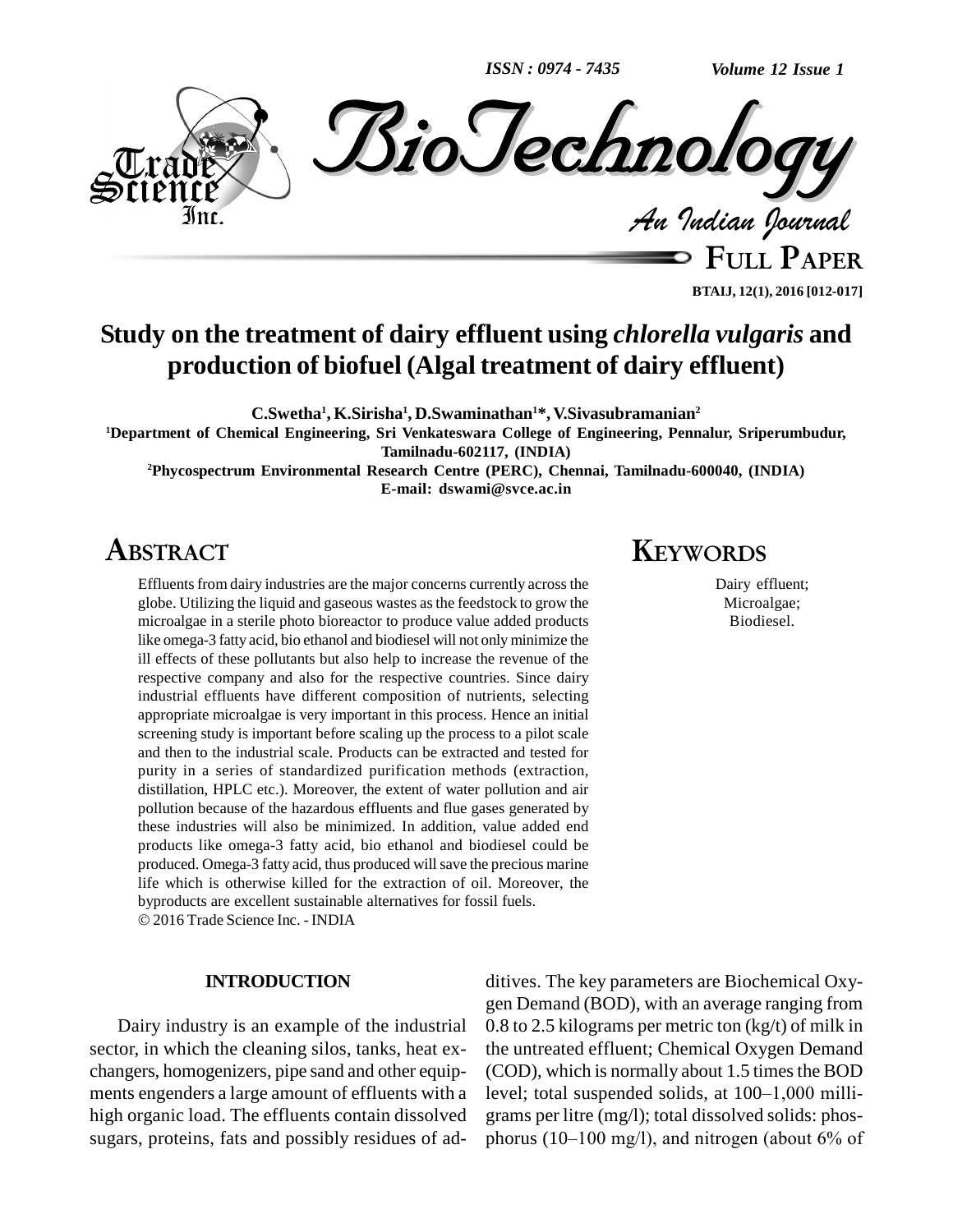the BOD level)<sup>[9]</sup>. Cream, butter, cheese, and whey effectively production are major sources of BOD in wastewater. The waste load equivalents of specific milk constituents are: 1 kg of milk fat  $= 3$  kg COD; 1 kg of lactose =  $1.13$  kg COD; and 1 kg of protein = 1.36 kg COD**[9]**. The wastewater may contain patho gens from contaminated materials or production processes.

Micro algae have attracted a great deal of ap peal as they have a potential of producing biofuel which depends on the species and the cultivation conditions. They can also spontaneously convert  $CO<sub>2</sub>$ and nutrients into biomass in the presence of light at much higher rates than conventional oil producing crops<sup>[7]</sup>. The combination of algal carbon dioxide shows fixation, waste water treatment and biofuel production has been investigated by a number of research ers today. There are two main methods that are used for cultivating photoautotrophic microalgae namely raceway ponds and photo bioreactors **[5]**. Using al gae for wastewater treatment offers some interesting advantages over conventional wastewater treat ment.Advantages of algae wastewater treatment are a) Cost effective b) Low energy requirement c) Re ductions in sludge formation d) GHG emission re duction e) Production of useful algal biomass **[6,11]**.

The objective of this study is to design the cost

effective and low energy requirement for waste water treatment with by-product formation by utilizing the Microalgae technology which provides low-cost effluent treatment and an effective approach to re move excess nutrients and other contaminants in tertiary wastewater treatment, while providing potentially valuable biomass.

#### **MATERIALS & METHODS**

The dairy effluent is collected from various sources for this study**.** The physiochemical characteristic of dairy effluent is studied in laboratory. The nutrient content of effluent varies to site. TABLE 1 shows the composition of effluent from the industry and farm.

This interesting study about the algal cultures which were used was provided by Phycospectrum Environmental Research Centre (PERC), Chennai-India. Among the eukaryotic, green microalgae of class *chlorophycea* and *cynophycea* produces the  $CO<sub>2</sub>$  tolerant species from genera include *chlorococcum, chlorella, chorococcum.* The spe cies used in this current study is *chlorella vulgaris.*

The growth patterns of these species were ob served in their respective synthetic media. The fresh water species *chlorella vulgaris* was cultured in

| S. No | <b>Parameters</b>             | <b>Dairy Industry Effluent</b> | Dairy-farm Effluent | Unit |
|-------|-------------------------------|--------------------------------|---------------------|------|
| Ī.    | pH                            | 6.57                           | 6.8                 |      |
| 2.    | Total Kjeladahl Nitrogen as N | 77.03                          | 1520                | mg/1 |
| 3.    | BOD, 5 days @ $20^{\circ}$ C  | 480                            | 7800                | mg/1 |
| 4.    | <b>Total Solids</b>           | 3000                           | 68000               | mg/1 |
| 5.    | Organic Nitrogen              | 44.61                          | 880                 | mg/1 |
| 6.    | Total Phosphorus as P         | 3.76                           | 150                 | mg/1 |
| 7.    | <b>Total Organic Carbon</b>   | 410                            | 4200                | mg/l |
| 8.    | <b>Bulk Density</b>           |                                | 1.01                |      |
| 9.    | Ammonium Nitrogen             | 31.44                          | 650                 | mg/l |

**TABLE 1: Analysis of dairy effluent**

|  | TABLE 2 : Cell count and pH of dairy effluent through days |  |
|--|------------------------------------------------------------|--|
|  |                                                            |  |

| Day   | pH  | Cell count (No of cells/ml) |                        |                      |  |
|-------|-----|-----------------------------|------------------------|----------------------|--|
|       |     | Chlorella vul vulgaris      | Scendusmus quadricauda | Chroococcus turgidus |  |
| Day 1 | 6.6 | 316                         | 240                    | 320                  |  |
| Day 3 | 6.8 | 960                         | 288                    | 496                  |  |
| Day 5 | 6.8 | 1760                        | 558                    | 728                  |  |
| Day 7 | 7.2 | 2240                        | 1056                   | 1104                 |  |

*Indian Journal*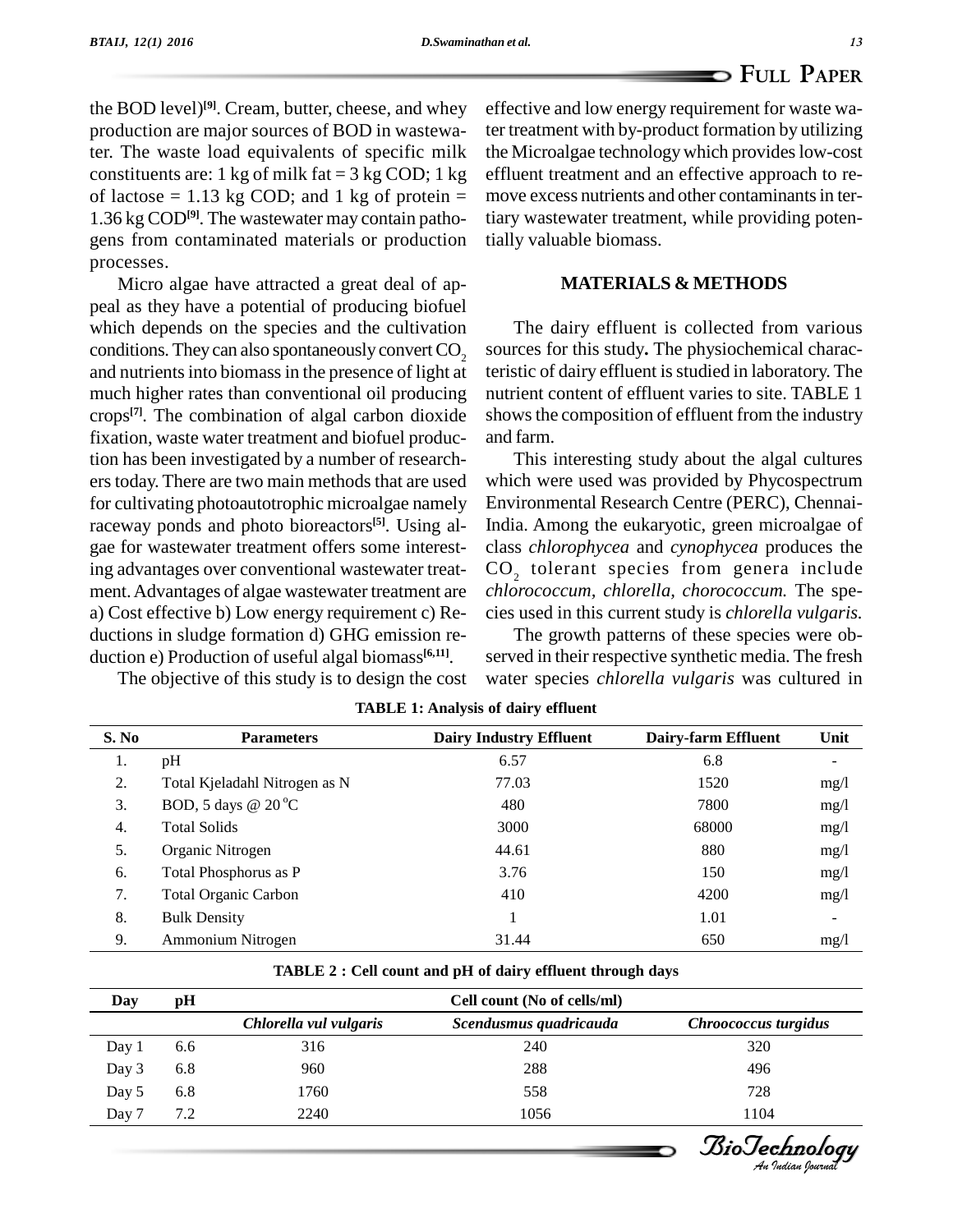### **FULL PAPER**

Bold Basal Medium (BBM) media. The mineral salt medium composition, per litre of distilled water used was  $0.075 \text{ g K}_2 \text{HPO}_4$ ,  $0.014 \text{ g KH}_2 \text{PO}_4$ ,  $0.075 \text{ g}$  Fig  $\mathrm{MgSO}_{4}$ .7H<sub>2</sub>O, 0.09 g NaNO<sub>3</sub>, 0.025 g CaCl<sub>2</sub>.2H<sub>2</sub>C MgSO<sub>4</sub>.7H<sub>2</sub>O, 0.09 g NaNO<sub>3</sub>, 0.025 g CaCl<sub>2</sub>.2H<sub>2</sub>O, nifican<br>0.025 g NaCl, 0.05 g EDTA-Na<sub>4</sub>, 0.00498 g *rella v*  $FeSO_4$ .7H<sub>2</sub>O, 0.01142 g H<sub>3</sub>BO<sub>3</sub>, 0.232 mg The gr  $MnCl_2$ <sup>2</sup>H<sub>2</sub>O, 1.41 mg ZnSO<sub>4</sub><sup>2</sup>7H<sub>2</sub>O, 0.252 mg primar  $CuSO<sub>4</sub>$ :5H<sub>2</sub>O, 0.192 mg NaMoO<sub>4</sub>:5H<sub>2</sub>O, 0.080 mg micros  $CoCl<sub>2</sub>·6H<sub>2</sub>O<sup>[10]</sup>$ .

Cell count of the micro algal culture was estimated by using Haemocytometer line method<sup>[10]</sup>. The strean no. of cells present in the matrix on the haemocytometer was observed under microscope with 40X resolution and the no. of cells present was noted **[7]**.

No. of cells present / ml of the sample  $=$  No. of cells observed \* 10 5

#### **RESULTS & DISCUSSION**

*quadricauda, chrococcum humicola* are inoculated in dairy effluent to study the growth rate and other physiochemical changes as it would give result in large scale treatment<sup>[7]</sup>. The algae which gave the der co best reduction in the COD, BOD, phosphates and ammonical nitrogen wastaken for further investigation (TABLE 2 and Figure 1  $\&$  2).

Dairy effluent is rich in carbon source hence *C. vulgaris* shows a rapid growth. Algae are known to grow more abundantly in nutrient rich (eutrophic) waters leading frequently to algal blooms<sup>[4]</sup>. Algae owed are able to remove the nutrients from wastewater

successfully and the lipid production is found to be similar to pure culture conditions **[7]**.

Figure 1 and Figure 2 shows that there is a sig nificant change in the effluent characteristics. *Chlo rella vulgaris* species grows well in dairy effluent. The growth of*chlorella vulgaris* in effluent was primarily followed by counting algal cells under the microscope to analyse the contamination, tolerance to conditions like light, temperature, ionic strength, nutrient requirements, ease of harvesting and down stream processing impacts the success of large scale production.

Species such as *chlorella vulagris, scenedesmus* ate to compensate the lack of CO<sub>2</sub> from gas supply, After diluting the medium, the pH value was slightly decreased due to the addition of excess water. Gradually, the pH value increased until day nine of cultivation, probably due to consumption of bi carbonate ion in the medium as a sole source of car bon for algal growth and photosynthesis. This is in compliance with Sorensen et al. (1996), who maintained that, since algae use  $CO<sub>2</sub>$  (aq) from bicarbon-

> It was observed in the current study that in the 1 st week of experiment, the growth of *chlorella* un der continuous illumination, was greater. This is due to the incidence of adequate light energy under continuous light in the 1<sup>st</sup> week of cultivation, during cell metabolism process. Therefore, *C. Vulgaris* is able to grow fast. When given aeration there was a rapid growth of *C. Vulgaris* in dairy effluent. This is because of photo oxidation reaction in the cells, owed to excess light that cannot be absorbed by the photosynthetic apparatus. The changes in pigments





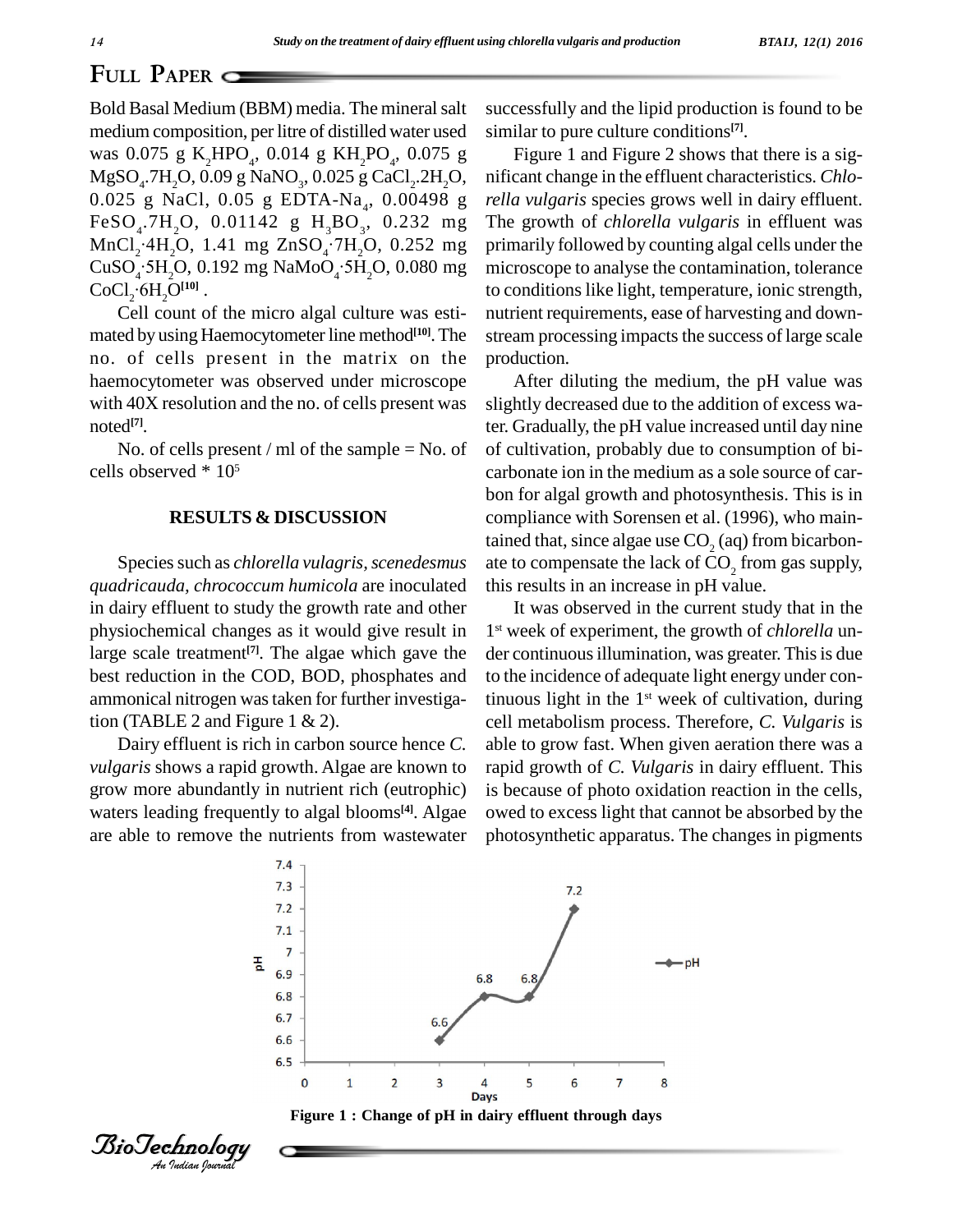

**Figure 2 : Growth of** *C.vulgaris* **(cells/ml)**

| <b>TABLE 3: Presence of fatty acid in algal biomass</b> |  |  |  |  |  |
|---------------------------------------------------------|--|--|--|--|--|
|---------------------------------------------------------|--|--|--|--|--|

| <b>Component name</b> | Carbon           | <b>Retention time (min)</b> | Area  |
|-----------------------|------------------|-----------------------------|-------|
| Palmitic acid         | C <sub>16</sub>  | 30.6                        | 607.8 |
| Stearic acid          | C <sub>18</sub>  | 33                          | 214.5 |
| Oleic acid            | C18 <sub>1</sub> | 35.5                        | 145.6 |
| Linolenic acid        | C18 <sub>2</sub> | 37.2                        | 709.6 |
| Alpha linolinic acid  | C18 <sub>3</sub> | 40.2                        | 456.7 |
| Moroctic acid         | C18 <sub>4</sub> | 44.6                        | 387.8 |



**Figure 3 : Lipid present in algae biomass**

are related to an adaptation mechanism, chlorophyll was reduced due to photo oxidation and carotenoids were increased to protect photo oxidative damage of the cell. In addition to that, in higher light energy the algae synthesized smaller photosynthetic units, most probably to prevent photo damage, however, in low light larger photosynthetic units are found probably to aid light harvesting.

### **Fatty acid content of algal biomass**

biotechnology-sterming measuries. The components were mainly linoleic acid, palmitic acid and oleic fatty acids cultivation parameters, light intensity and *Chlorella vulgaris* were identified as species with the highest productivity of fatty acids relevant to trans -esterification reactions. The components acid. To increase productivity of highly saturated temperature were varied.

A Total of 1.234% wet weight of lipids were present in the algae biomass grown in the dairy effluent. From TABLE  $3 & 4$  and Figure  $3$  it was found

*BioTechnology*<br>An Indian Journal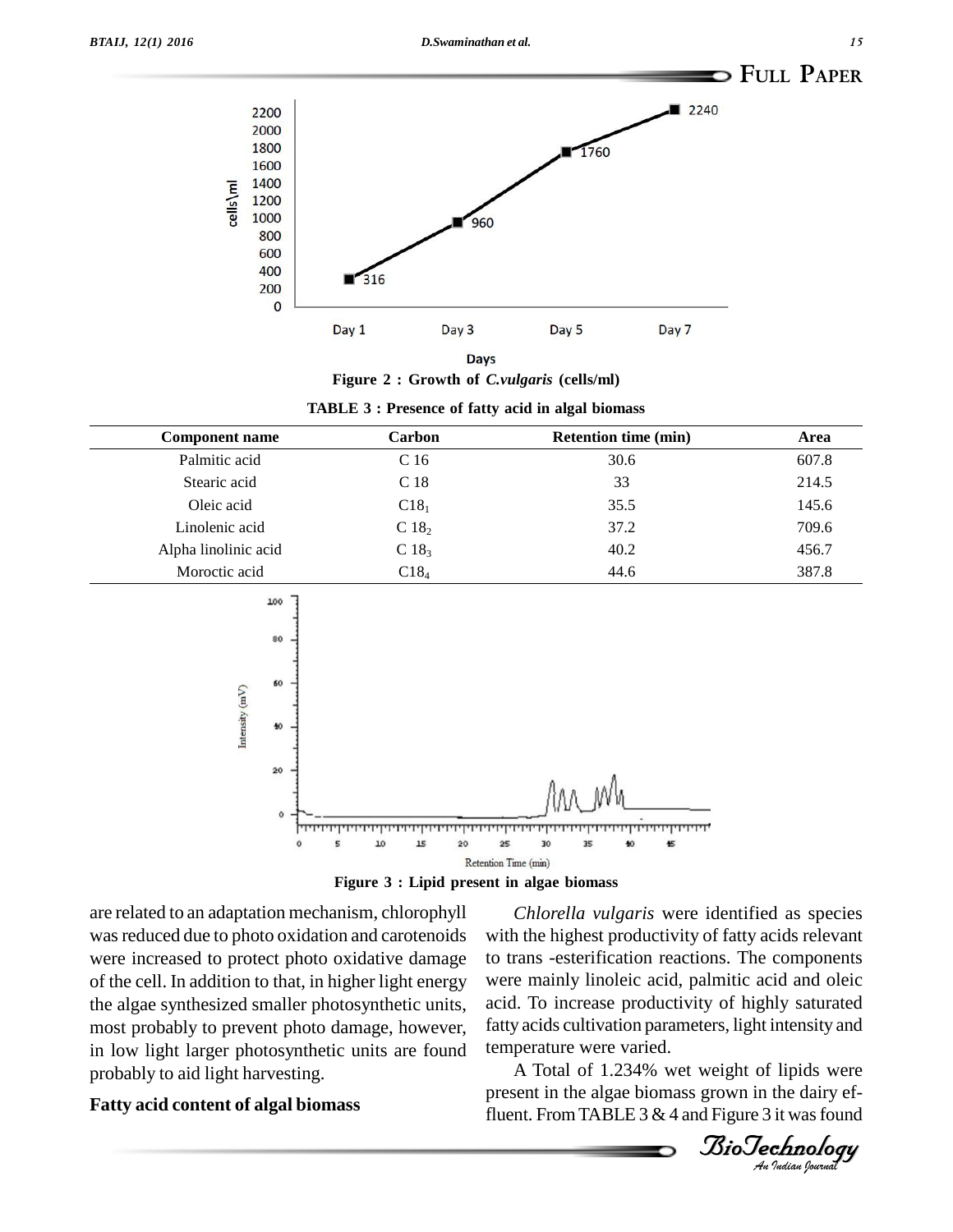#### *BTAIJ, 12(1) 2016*

# **FULL PAPER**

**TABLE 4 : Lipid content of algal biomass**

| <b>Component name</b> | Carbon           | Weight present in biomass % |
|-----------------------|------------------|-----------------------------|
| Palmitic acid         | C <sub>16</sub>  | 0.224                       |
| Stearic acid          | C 18             | 0.129                       |
| Oleic acid            | C18 <sub>1</sub> | 0.1934                      |
| Linolenic acid        | C18 <sub>2</sub> | 0.229                       |
| Alpha linolinic acid  | $C18_3$          | 0.3045                      |
| Moroctic acid         | C18 <sub>4</sub> | 0.1125                      |

that moroctic acid which is one of the omega 3 fatty acid ishighly present in the algal biomass. The lipid content of biomass may increase when algae is grown in photo bioreactor evidencing the possibility to [1] switch the anabolic activity from the protein and DNA synthesis to the lipid accumulation **[9]**. The re sults indicate that there was no control over har-<br>[2] vesting flow. Harvesting flow coverage had to be<br>reaching flow. Harvesting flow coverage had to be<br>reaching of 1.2.4 Trichlorobanzane on limited to only a few portions on the membranes where good harvesting could be observed. Controlled harvesting operation and maximum harvesting flow coverage is necessary for continuous algal growth.

### **CONCLUSION**

*Chlorella vulgaris* using photo bioreactor by continuous process may be economically viable for bioactive based speciality product **[5-2, 8]**. On the other hand, due to its high capital and operating costs, fer-<br>mentation of *chlorella* may be economically viable<br>only for high-value particularity products (γ-linomentation of *chlorella* may be economically viable<br>only for high-value particularity products (*x*-linolenic acid, pigments, and protein) but not for large volume commodity products like bio fuels **[1]**. The chemical composition of *chlorella vulgaris* by continuous process has a great potential to benefit the desired application.

# $ACKNOWLEDGMENT$

*An*Assistant Professor, Department of Biology, LNG Authors extend their gratitude to Dr. R. Murali, Arts College, Ponneri, Chennai-India for his scientific guidance and assistance rendered during the tenure of this work.

*Indian Journal*

#### **REFERENCES**

- **[1]** A.K.Bajhaiya, S.K.Mandotra, M.R.Suseela, Kiran Toppo, S.Ranade; 'Algal biodiesel the next genera-A.K.Bajhaiya, S.K.Mandotra, M.R.Suseela, Kiran<br>Toppo, S.Ranade; 'Algal biodiesel the next genera-<br>tion biofuel for India', Asian J.Exp.Biol.Sci, **4**, 728-39 **(2010)**. tion biofuel for India', Asian J.Exp.Biol.Sci, 4, 728-<br>39 (2010).<br>[2] Q.P.Du, C.N.Huang, X.S.Jia; 'Toxic effects and
- mechanisms of 1.2, 4-Trichlorobenzene on scenedesmus obliquus', Journal of Agro-Environment Science, **26**, 1375-79 **(2007)**.
- **[3]** Chien-Ya Kao, Sheng-YiChiu,Tzu-Ting Huang, Le Dai, Guan-Hua Wang, Ching-Ping Tseng, Chiun- Chien-Ya Kao, Sheng-Yi Chiu, Tzu-Ting Huang, Le<br>Dai, Guan-Hua Wang, Ching-Ping Tseng, Chiun-<br>Hsun Chen, Chih-Sheng Lin; 'A mutant strain of microalga chlorella Sp, For the carbon dioxide cap-Hsun Chen, Chih-Sheng Lin; 'A mutant strain of<br>microalga chlorella Sp, For the carbon dioxide cap-<br>ture from biogas', biomass and bioenergy, **36**, 132-40 **(2012)**.
- **[4]** Yecong Li, Yi-Feng Chen, Paul Chen, Min Min, Ruan; ëCharacterization of amicroalga chlorella Sp, Wenguang Zhou, Blanca Martinez, Jun Zhu, Roger Well adapted to highly concentrated municipal waste-Ruan; 'Characterization of a microalga chlorella Sp,<br>Well adapted to highly concentrated municipal wastewater for nutrient removal and biodiesel production', Bioresource Technology, **102**, 5138-44 **(2011)**.
- high-value constituents from algal biomass based on chemical composition', International Journal of Angelo Paggi Matos, Regina Coeli de Oliveira Torres, Luiz Rodrigo Ito Morioka, Elisa Helena Siegel Ângelo Paggi Matos, Regina Coeli de Oliveira Torres,<br>Luiz Rodrigo Ito Morioka, Elisa Helena Siegel<br>Moecke, Kepler Borges França, Ernani Sebastião Luiz Rodrigo Ito Morioka, Elisa Helena Siegel<br>Moecke, Kepler Borges França, Ernani Sebastião<br>Sant'Anna; 'Growing chlorella vulgaris in photobioreactor by continuous process using con-<br>centrated desalination: Effect of dilution rate on bio-<br>chemical composition<sup>7</sup>, International Journal of centrated desalination: Effect of dilution rate on bio- Chemical Engineering, 2014 **(2014)**.
	- [6] Xiaoling Miao, Qingyu Wu; 'Biodiesel production from heterotrophic microalgal oil', Bioresource technology, **97**, 841-46 **(2006)**.
	- **[7]** Jon K.Pittman, Andrew P.Dean, Olumayowa Osundeko; 'The potential of sustainable algal biofuel production using wastewater resources', Bioresource Technology, **102**, 17-25 **(2011)**.
	- P.Ravindra; 'Value-added food:: Single cell protein', BiotechnologyAdvances, **18**, 459-79 **(2000)**.